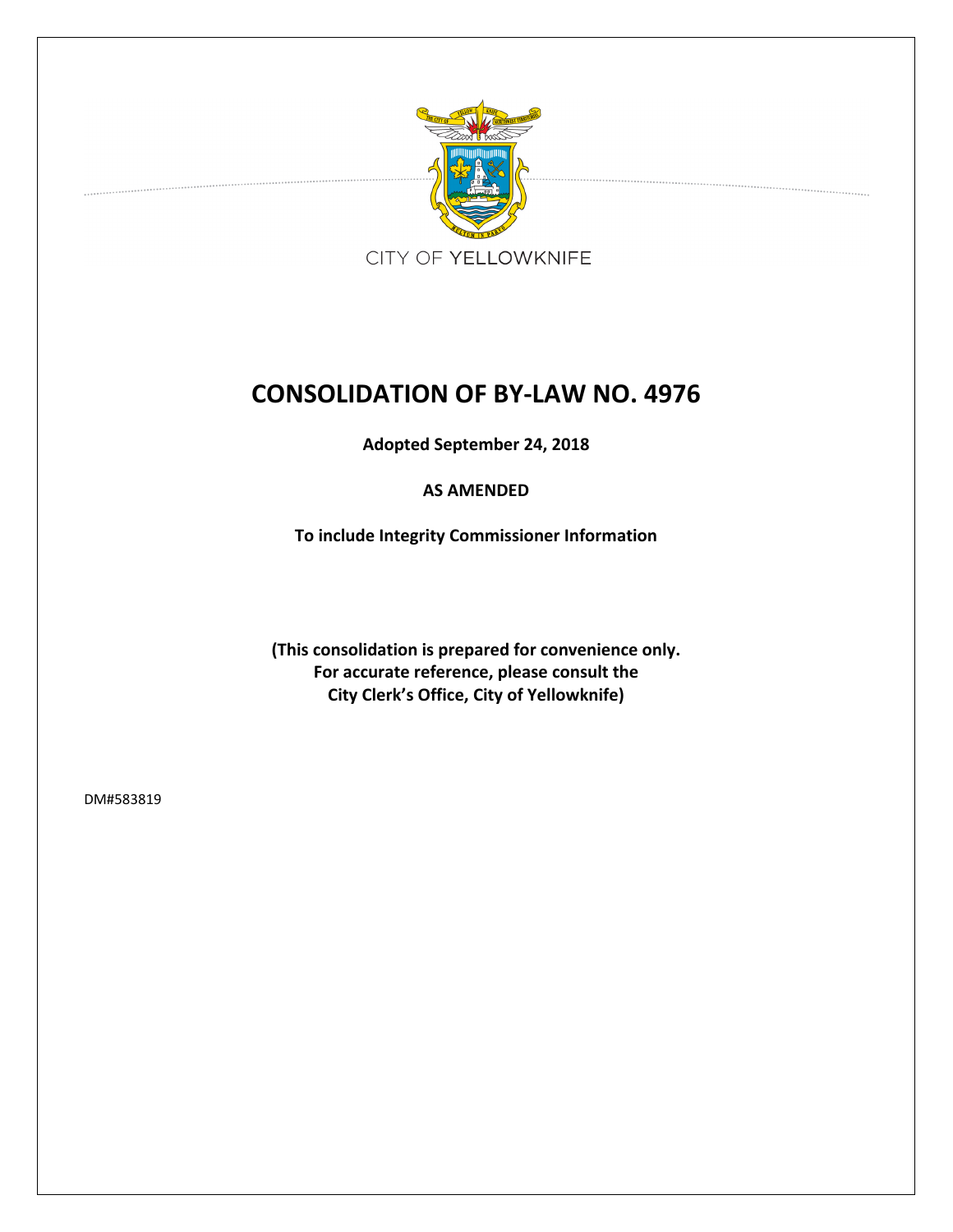

## **BY-LAW NO. 4976**

**BC 26**

A BY-LAW of the Council of the Municipal Corporation of the City of Yellowknife in the Northwest Territories, to establish a Code of Ethics for Members of Council.

WHEREAS, pursuant to section 35(1) of the *Cities Towns and Villages Act,* S.N.W.T., 2003, c.22; a Council may make rules respecting the behaviour of Council Members;

AND WHEREAS Council wishes to set out a process for dealing with violations of the code of ethicsin this by-law;

AND WHEREAS the public is entitled to expect the highest standards of conduct from the members that it elects to Council for the City of Yellowknife;

AND WHEREAS the establishment of a code of ethics for members of Council is consistent with the principles of transparent and accountable government;

AND WHEREAS a code of ethics ensures that members of Council share a common understanding of acceptable conduct extending beyond the legislative provisions governing the conduct of members of Council;

NOW THEREFORE, THE MUNICIPAL COUNCIL OF THE CORPORATION OF THE CITY OF YELLOWKNIFE, in regular sessions duly assembled, enacts as follows:

## **1. SHORT TITLE**

1.1. This By-law may be cited as the Council Code of Ethics By-law.

#### **2. DEFINITIONS**

2.1. In this By-law:

"Administration" means the administrative and operational arm of the City, comprised of the various departments and business units and includes City Staff;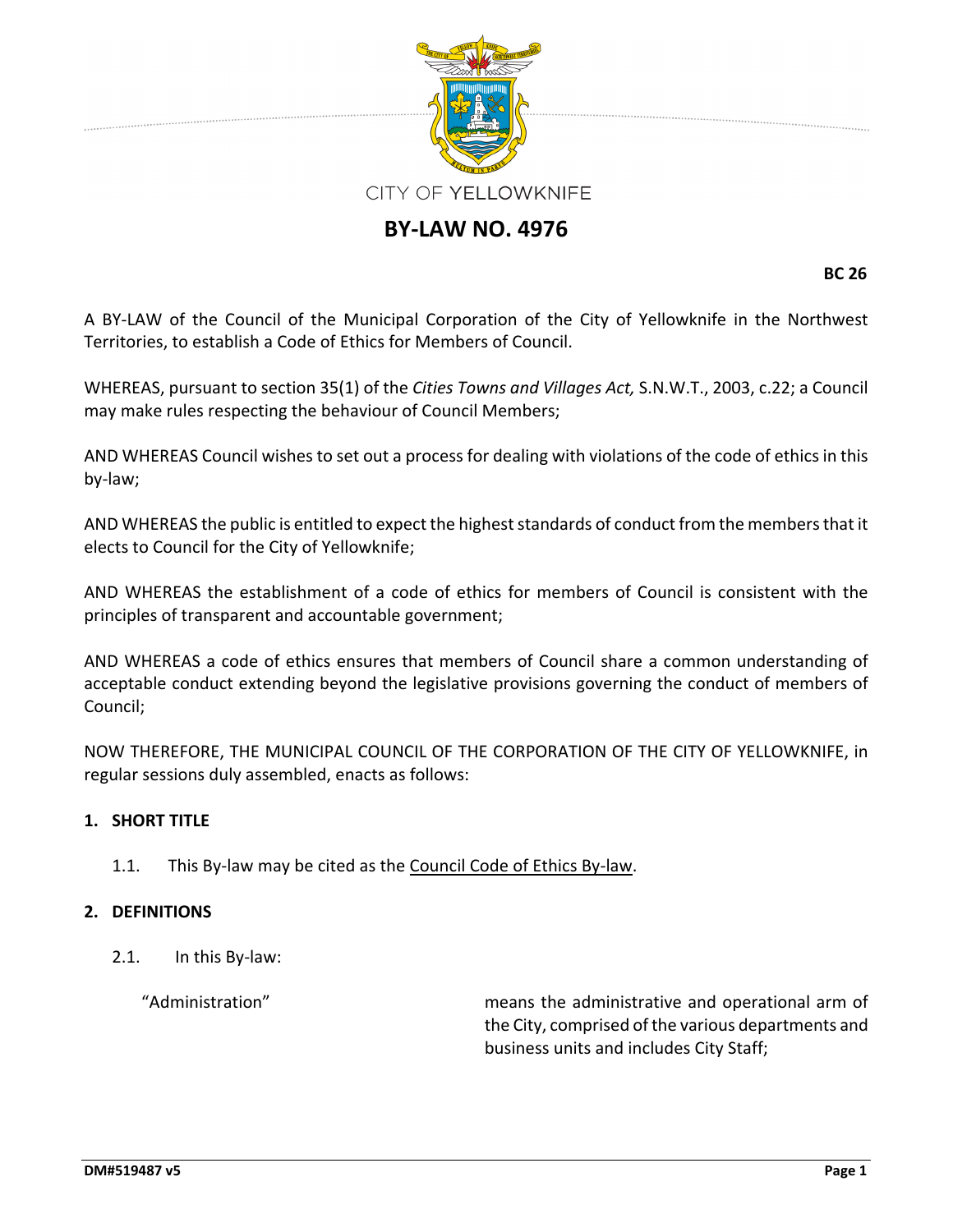| "City"                   | means the municipal corporation of the City of<br>Yellowknife;                                                                                                                                                                                                                                       |  |
|--------------------------|------------------------------------------------------------------------------------------------------------------------------------------------------------------------------------------------------------------------------------------------------------------------------------------------------|--|
| "City Administrator"     | means the Senior Administrative Officer of the City<br>appointed pursuant to the Cities, Towns and<br>Villages Act, or their designate;                                                                                                                                                              |  |
| "City Staff"             | includes the City Administrator, Directors,<br>Managers, Supervisors, and all employees of the<br>City whether they be non-union or union staff,<br>whether full-time, part-time, contract, seasonal or<br>volunteers.                                                                               |  |
| "Conflict of Interest"   | includes a Pecuniary Interest or circumstances<br>where an individual is, or could be, influenced, or<br>appear to be influenced, by a personal interest<br>when carrying out their public duty including<br>anything that gives rise to bias, prejudgment, close<br>mindedness, or undue influence; |  |
| "Council"                | means council of the City of Yellowknife;                                                                                                                                                                                                                                                            |  |
| "Integrity Commissioner" | means an independent and impartial individual that<br>reports directly to Council that is retained and<br>responsible for performing the functions assigned<br>by the City with respect to the application of the<br>Council Code of Ethics by-law;                                                  |  |
| "Member"                 | means a member of the Council, including the<br>Mayor;                                                                                                                                                                                                                                               |  |
| "Nomination"             | means that the returning officer has included the<br>candidates name in the public notice of persons<br>nominated as candidates;                                                                                                                                                                     |  |
| "Pecuniary Interest"     | means a direct or indirect pecuniary interest as<br>defined in the Conflict of Interest Act.                                                                                                                                                                                                         |  |
| "Private Meeting"        | means a meeting or portion of a meeting which is<br>closed to the public;                                                                                                                                                                                                                            |  |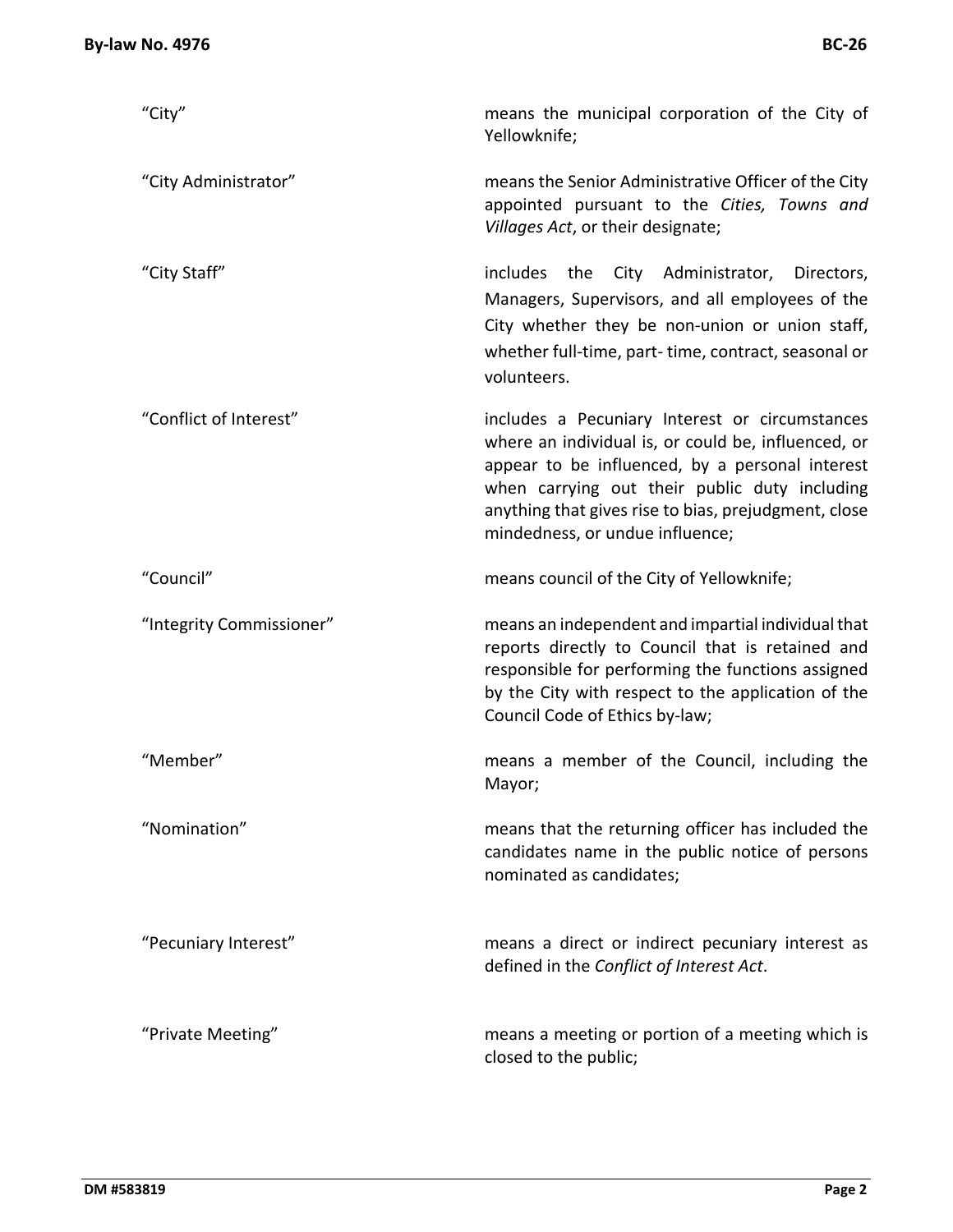"Social Media" means publicly available, third party hosted, interactive web technologies used to produce, post, and interact through text, images, video, and audio to inform, share, promote, collaborate, or network;

#### **3. PURPOSE AND APPLICATION**

3.1. The purpose of this By-law is to establish standards for the ethical conduct of Members relating to their roles and obligations when acting as representatives of the City and a procedure for the investigation and enforcement of those standards.

#### **4. KEY PRINCIPLES THAT UNDERLINE THE CODE OF ETHICS**

- 4.1. Members shall serve and be seen to serve all residents in a transparent and diligent manner. Members recognize the public's right to reasonable access to information in relation to how decisions are made. The public's right to access however must be balanced against the requirement to protect the legitimate interests of the City and the respect for approved policies of the City.
- 4.2. Members are expected to perform their duties in office in a manner that promotes public confidence and will bear close public scrutiny.
- 4.3. Decision-making authority lies with Council, and not with an individual Member.
- 4.4. Members recognize that it is the role of Administration to implement Council's decisions and to establish administrative practices and procedures to carry out Council's decisions.
- 4.5. Members shall treat every person, including other Members, City Staff and the public, with dignity, understanding and respect.
- 4.6. Other than the office of Mayor, being a Member is a part time commitment, which means that Members may have other employment and activities as private citizens. Members expect, and should be expected to lead, private lives. When conducting themselves in private, Members should be sensitive to the nature of their public position.

#### **5. REPRESENTING THE CITY**

- 5.1. Members shall:
	- (a) act honestly and, in good faith, serve the welfare and interests of the residents of the City as a whole;
	- (b) perform their functions and duties in a conscientious and diligent manner with integrity, accountability and transparency; and
	- (c) conduct themselves in a professional manner with dignity and make every effort to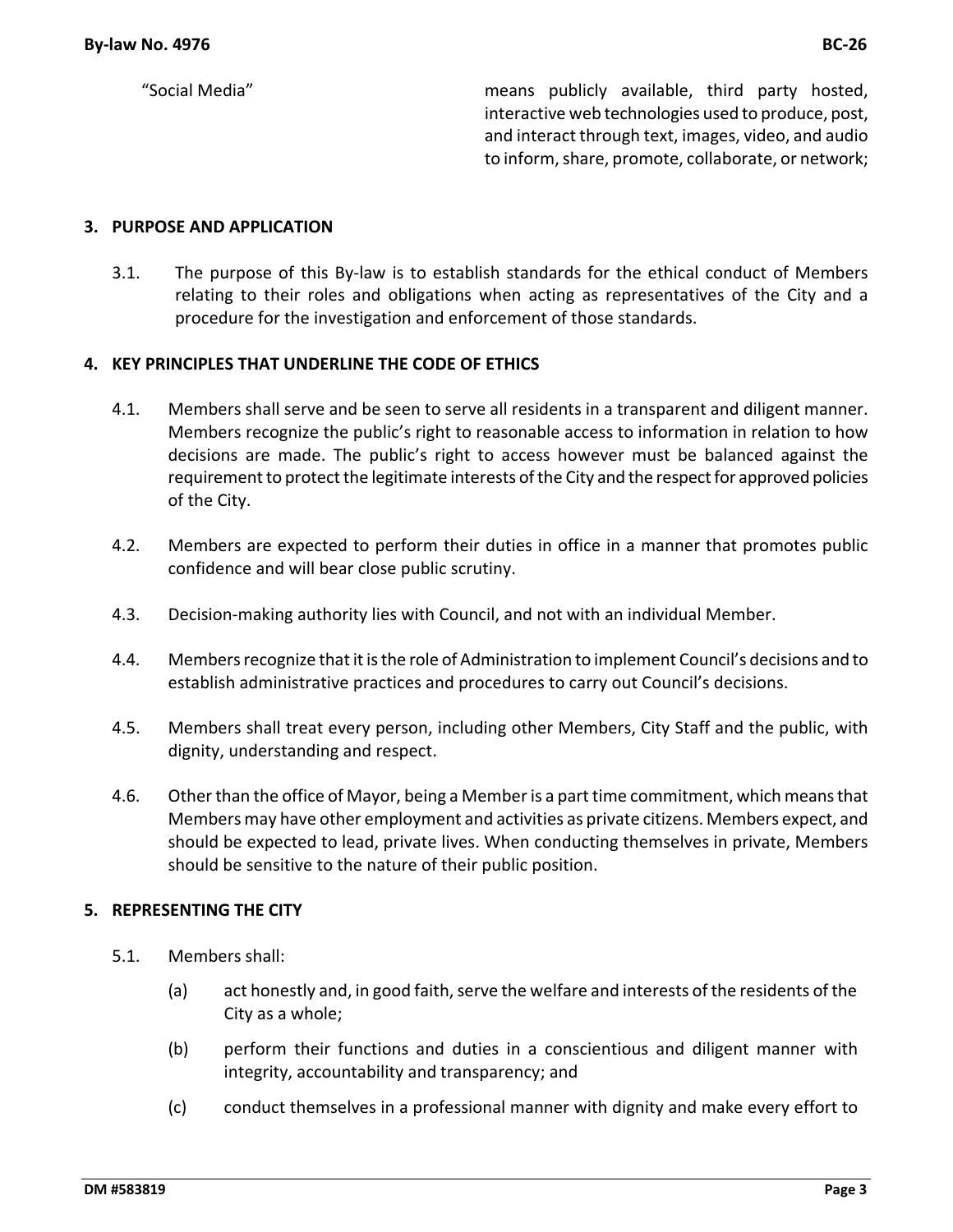participate diligently in the meetings of Council, committees of Council and other bodies to which they are appointed by Council.

### **6. COMMUNICATING ON BEHALF OF THE CITY**

- 6.1. A Member must not claim to speak on behalf of Council unless authorized to do so.
- 6.2. Unless Council directs otherwise, the Mayor is Council's official spokesperson and in the absence of the Mayor it is the Deputy Mayor. All inquiries from the media regarding the official Council position on an issue shall be referred to Council's official spokesperson.
- 6.3. A Member who is authorized to act as Council's official spokesperson must ensure that their comments accurately reflect the official position and will of Council as a whole, even if the Member personally disagrees with Council's position.
- 6.4. No Member shall make a statement when they know that statement is false.
- 6.5. No Member shall make a statement with the intent to mislead Council or members of the public.
- 6.6. Any statement by a Member that is not consistent with the official position of Council should be prefaced as personal opinion only.

#### **7. RESPECTING THE DECISION MAKING PROCESS**

- 7.1. Decisionmaking authority lies with Council, and notwith any individual Member. Council may only act in accordance with the *Cities, Towns and Villages Act* and the Council Procedures Bylaw. No Member shall, unless authorized by Council, attempt to bind the City or give direction to City Staff, agents, contractors, consultants or other service providers or prospective vendors to the City.
- 7.2. Members shall conduct and convey Council business and all their duties in an open and transparent manner (other than for those matters which by law are authorized to be dealt with in a confidential manner in a Private Meeting) and in so doing, allow the public to view the process and rationale which was used to reach decisions and the reasons for taking certain actions.
- 7.3. Members shall accurately communicate the decisions of Council, even if they disagree with Council's decision, such that respect for the decision-making processes of Council isfostered.
- 7.4. Members shall approach decision making with an open mind that is capable of persuasion.

#### **8. ADHERANCE TO POLICIES, PROCEDURES AND BY-LAWS**

8.1. Members shall seek to serve the public interest by upholding both the letter of the law and the spirit of the laws and policies established by the Federal Parliament, Northwest Territories Legislature, and by Council. The provisions of this by-law are intended to be applied in concert with existing legislation and go beyond the minimum standards of behaviour set out in current Federal and Territorial statutes.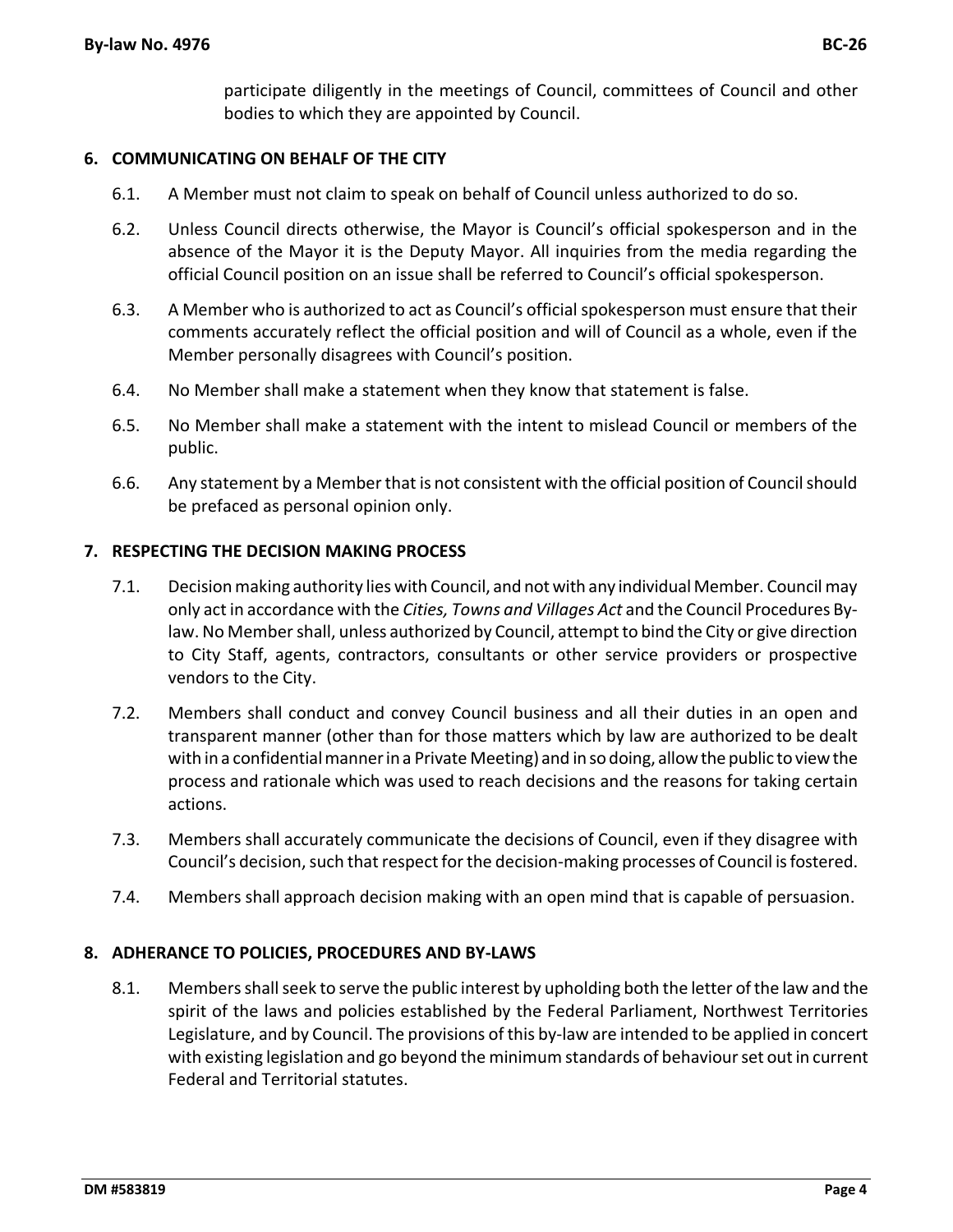- 8.2. Members shall respect the City as an institution, its by-laws, policies and procedures and shall encourage public respect for the City, its by-laws, policies and procedures.
- 8.3. A Member must not encourage disobedience of any by-law, policy or procedure of the City in responding to a member of the public, as this undermines public confidence in the City and in the rule of law.

## **9. RESPECTFUL INTERACTIONS WITH COUNCIL MEMBERS, CITY STAFF, THE PUBLIC AND OTHERS**

- 9.1. Members shall act in a manner that demonstrates fairness, respect for individual differences and opinions, and an intention to work together for the common good and in furtherance of the public interest.
- 9.2. No Member shall use indecent, abusive, or insulting words or expressions toward another Member, any City Staff or any member of the public.
- 9.3. No Member shall speak in a manner that is discriminatory to any individual based on race, colour, ancestry, nationality, ethnic origin, place of origin, creed, religion, age, disability, sex, sexual orientation, gender identity, marital status, family status, family affiliation, political belief, political association, social condition, or a conviction that is subject to a pardon or record suspension.
- 9.4. Members shall respect the fact that City Staff work for the City as a corporate body and are charged with making recommendations that reflect their professional expertise and a corporate perspective and that City Staff are required to do so without undue influence from any Member or group of Members.
- 9.5. All Members have a duty to treat members of the public, one another, and City Staff appropriately and without abuse, bullying or intimidation and to ensure that their work environment is free from discrimination and harassment. The City's *Respectful Workplace and Anti-Harassment Policy* applies to all Members in their interactions with City Staff.
- 9.6. All complaints received involving Members under the *Respectful Workplace and Anti-Harassment Policy* shall be referred to the Integrity Commissioner for processing in accordance with both the said policy and the Council Code of Ethics By-law Complaints Protocol.
- 9.7. A Member must not:
	- (a) involve themselves in matters of Administration, which fall within the jurisdictionof the City Administrator, other than to elicit a free flow of information through the office of the City Administrator;
	- (b) use, or attempt to use, their authority or influence for the purpose of intimidating, threatening, coercing, commanding or influencing any City Staff with the intent of interfering in the person's duties; or
	- (c) maliciously or falsely injure the professional or ethical reputation, or the prospects or practice of City Staff.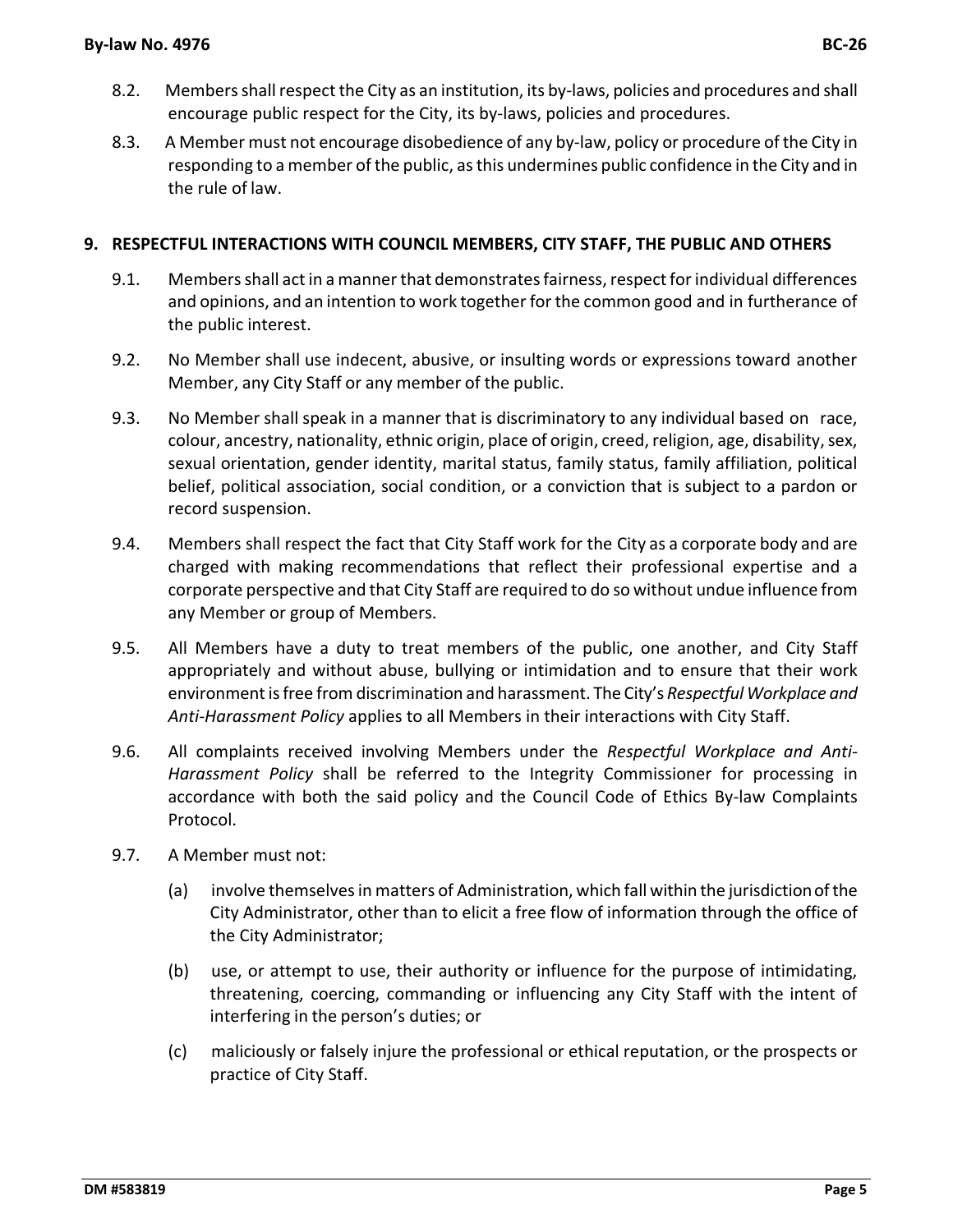#### **By-law No. 4976 BC-26**

#### **10. CONFIDENTIAL INFORMATION**

- 10.1. Members must keep in confidence:
	- (a) the subject matter of a Private Meeting;
	- (b) any confidential information obtained at a Private Meeting; and
	- (c) the substance of deliberations discussed in a Private Meeting,

until the matter is discussed at a meeting held in public, or until a decision is made by Council to make the matter public.

- 10.2. Even after certain information from a Private Meeting is made public a Member must not disclose information, or discuss the substance of deliberations, if to do so would:
	- (a) be prejudicial to the City or persons involved in the matter;
	- (b) reveal personal information, including personal information about City Staff;
	- (c) reveal salary, benefits or performance record of City Staff;
	- (d) prejudice an investigation under, or enforcement of, an enactment or by-law;
	- (e) prejudice public security or the maintenance of law and order; or
	- (f) compromise the security of documents or premises.
- 10.3. No Member shall use confidential information for personal benefit or for the benefit of any other individual organization.
- 10.4. In the course of their duties, Members may also become privy to confidential information received outside of a private meeting. Members must not:
	- (a) disclose or release by any means to any member of the public, including the media, any confidential information acquired by virtue of their office, unless the disclosure is required by law or authorized by Council to doso;
	- (b) access or attempt to gain access to confidential information in the custody or control of the City unless it is necessary for the performance of the Member's duties and is not otherwise prohibited by Council, and only then if the information is acquired through appropriate channels in accordance with applicable Council by-laws and policies; or
	- (c) use confidential information for personal benefit or for the benefit of any other individual or organization.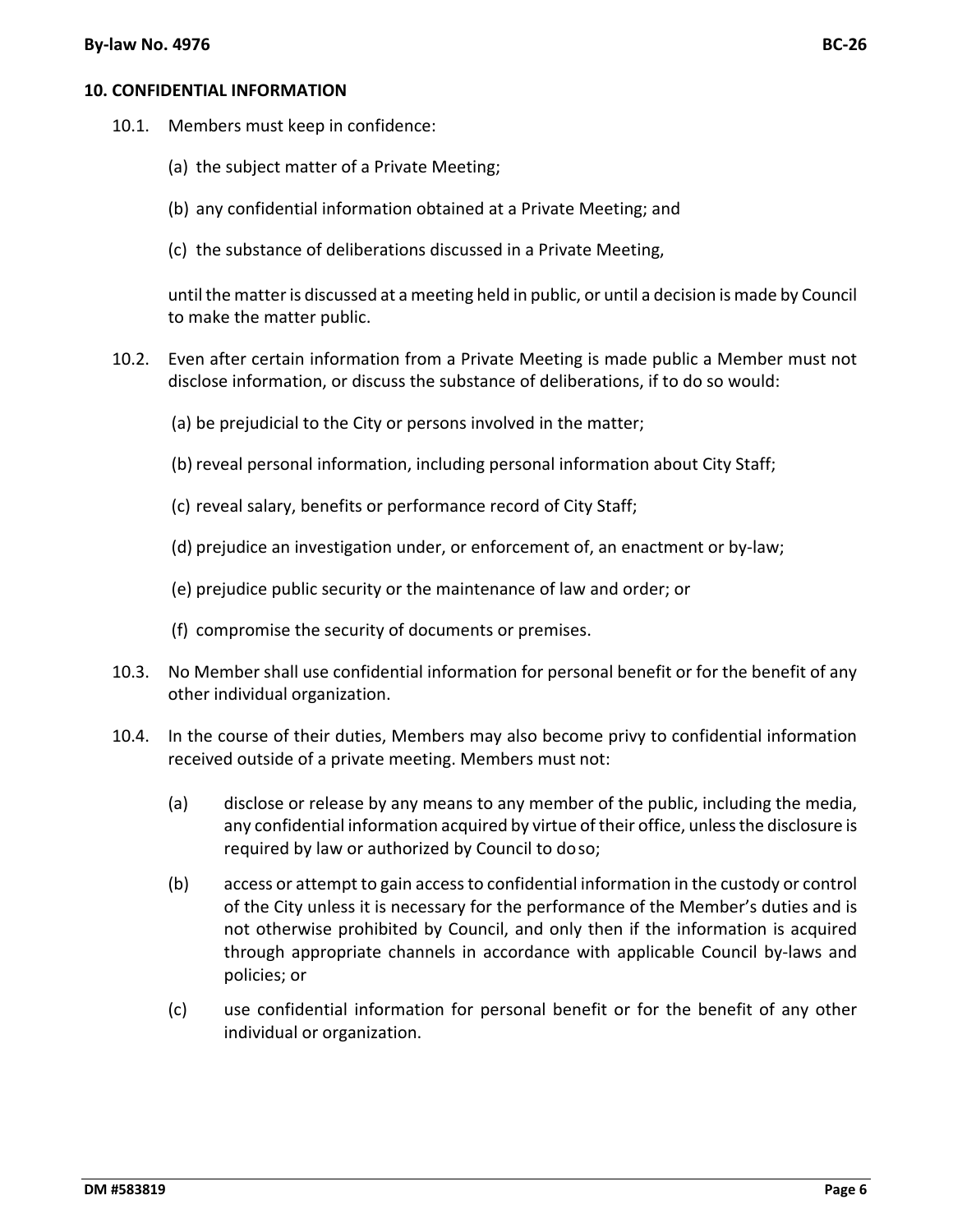#### **11. CONFLICT OF INTEREST**

- 11.1. Members shall perform their functions with integrity and avoid private conflicts of interest, both apparent and real.
- 11.2. Members shall not extend in the discharge of their official duties, preferential treatment to any individual, corporation or organization.
- 11.3. Members shall fulfill all of their obligations under the *Conflict of Interest Act*.
- 11.4. In addition to their obligations under the *Conflict of Interest Act*, Members shall avoid all Conflicts of Interest and disclose them in accordance with the Council Procedures By-law.
- 11.5. Requirements on Members to avoid Conflicts of Interest are subject to any common law exemptions, including without limitation, the exemption referred to as 'community of interest' which allows a member to participate in deliberations where a Member has a personal interest but that interest is no different from that of the community in general, or a section of the community.

#### **12. IMPROPER USE OF INFLUENCE**

- 12.1. No Member shall use the influence of the Member's office for any purpose other than for the exercise of the Member's official duties.
- 12.2. When a Member's private life or employment intersects with City Staff, Members should not expect that their role as a Member will affect or influence the services that they would receive as a private citizen. Members should expect a high quality of advice from City Staff based on political neutrality and objectivity.

#### **13. USE OF CITY ASSETS AND SERVICES**

- 13.1. Members shall use City property, equipment, services, supplies and Administration's resources(including City Staff) only for the performance of their duties as a Member, subject to the following limited exceptions:
	- (a) City property, equipment, service, supplies and Administration's resources(including City Staff) that are available to the general public may be used by a Member for personal use upon the same terms and conditions as members of the general public, including booking and payment of any applicable fees or charges;
	- (b) electronic communication devices, including but not limited to desktop computers, laptops, tablets and smartphones, which are supplied by the City to a Member, may be used by the Member for personal use, provided that the use is not for personal gain, offensive or inappropriate.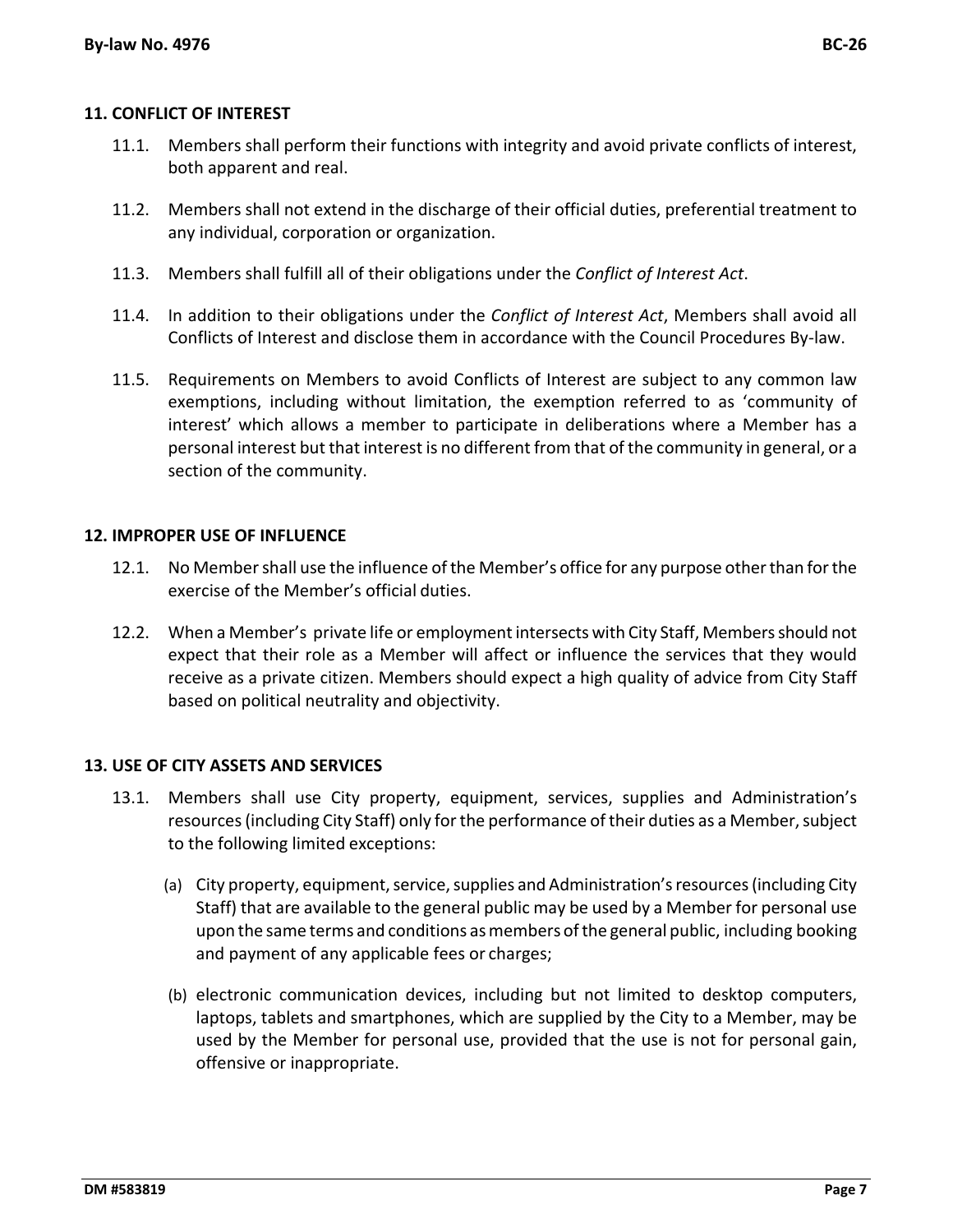#### **14. ORIENTATION AND OTHER TRAINING ATTENDANCE**

- 14.1. Every Member must attend the orientation training if offered by the City within 90 days after the Member takes the oath of office.
- 14.2. Unless excused by Council, every Member must attend any other training organized at the direction of Council for the benefit of Membersthroughout the Council term.

#### <span id="page-8-0"></span>**15. GIFTS AND HOSPITALITY**

- 15.1. Members shall not accept gifts, hospitality or other benefits that are connected directly or indirectly with the performance of their duties of office.
- <span id="page-8-1"></span>15.2. Members shall not accept gifts, hospitality or other benefits that would, to a reasonable member of the public, appear to be in gratitude for influence, to induce influence, or otherwise to go beyond the necessary and appropriate public functions involved.
- 15.3. Members may accept hospitality, gifts or benefits that normally accompany the responsibilities of office and are received as an incident of protocol or social obligation, provided that the value of the hospitality, gift or benefit does not exceed \$100. If any such hospitality, gift or benefit is valued over \$100 or is artwork it shall be reported to the Council at the next regularly scheduled meeting at which the recipient is in attendance. If it is deemed by a majority of Council that the gift or artwork was intended for the City, then it shall be the property of the City of Yellowknife, otherwise the recipient is entitled to retain the gift provided that it does not violate section [15.1](#page-8-0) or section [15.2](#page-8-1) of this by-law.

## **16. ELECTION CAMPAIGNS**

- 16.1. Members are required to follow the provisions of the *Local Authorities Elections Act* and Members are accountable under the provisions of that statute.
- 16.2. No Member shall use the equipment, supplies, services, City Staff, or other resources of the City for any election campaign or campaign-related activities and shall not use the City of Yellowknife logo for any campaign purposes.
- 16.3. If a Member uses any social media account for campaign purposes, such account must not be created or supported by City resources or use the City logo. Social media accounts used for campaign purposes must utilize personal cell phones, tablets and/or computers.
- 16.4. To avoid confusion with any website or social media accounts used for Council Member work, Council Members who choose to create or use social media accounts for campaign communications must include, for the duration of the campaign, a clear statement on each campaign website or social media account's home page indicating that the account is being used for election campaign purposes.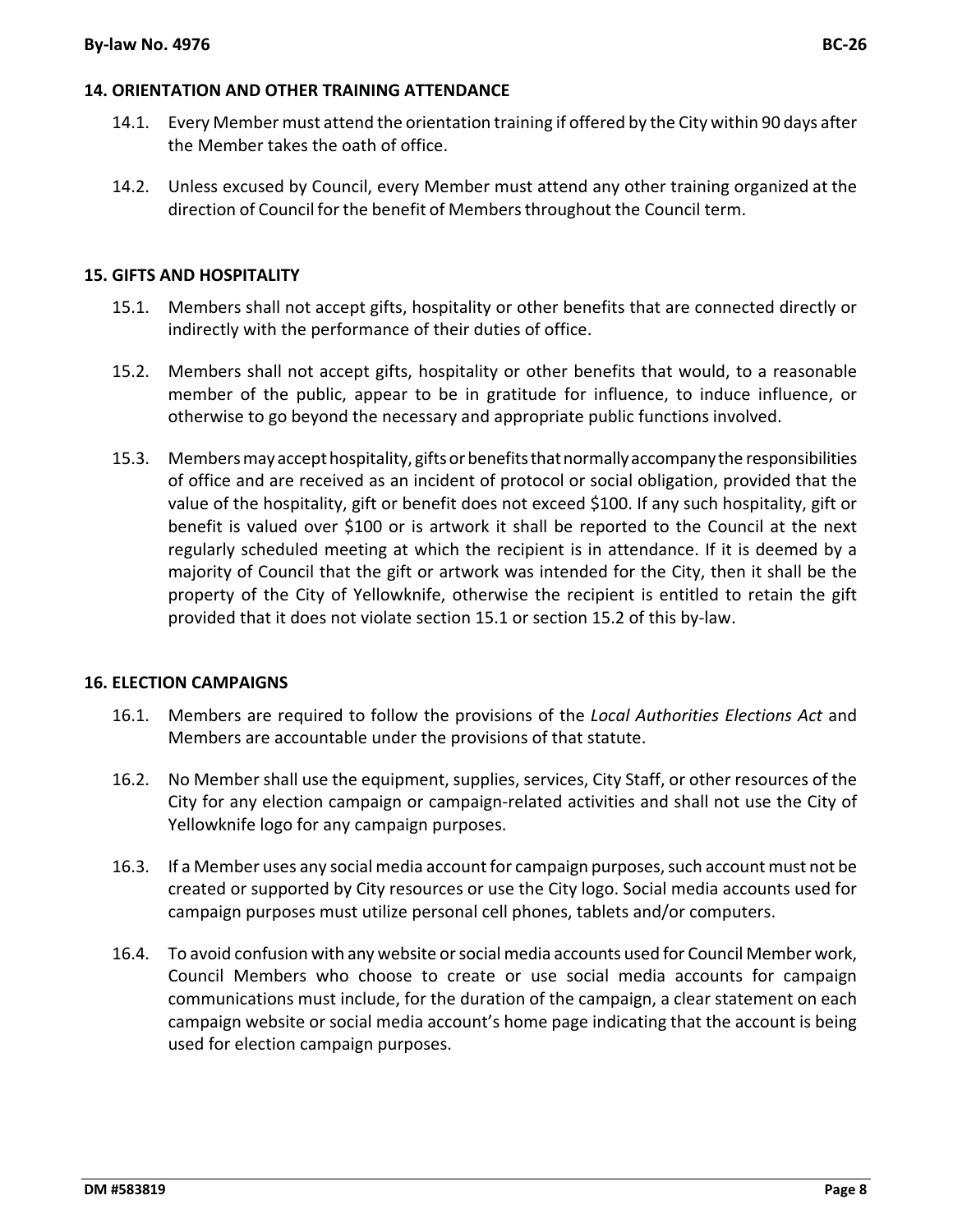16.5. No Member shall use City facilities or property for campaign events, unless the facility or property is rented in accordance with municipal agreements and the appropriate rates are paid.

## **17. INFORMAL COMPLAINT PROCESS**

- 17.1. Any person who has identified or witnessed conduct by a Member that the person reasonably believes, in good faith, is in contravention of this By-law may address the prohibited conduct by following this process:
	- (a) Advise the member that the behaviour or activity contravenes the by-law;
	- (b) Encourage the member to stop the prohibited behaviour or activity;
	- (c) Keep a written record of the incidents including dates, times, locations, other persons present, and any other relevant information and file it with the Integrity Commissioner;
	- (d) If applicable, confirm to the member your satisfaction with the response of the member; or, if applicable, advise the member of your dissatisfaction with the response; and
	- (e) Consider the need to pursue the matter in accordance with the formal complaint procedure outlined in Part 18, or in accordance with another applicable judicial or quasi-judicial process or complaint procedure.
- 17.2. Individuals are encouraged to pursue this informal complaint procedure as the first means of remedying conduct that they believe violates this By-law. However, an individual is not required to complete this informal complaint procedure prior to pursuing the formal complaint procedure outlined below.

## **18. FORMAL COMPLAINT PROCESS**

- 18.1. Any person who has identified or witnessed conduct by a Member that the person reasonably believes, in good faith, is in contravention of this By-law may file a formal complaint in accordance with the following procedure:
	- (a) A request for an investigation of a complaint that a Member has contravened the Council Code of Ethics By-law (the "complaint") shall be sent directly to the Integrity Commissioner by mail, e-mail, fax, or courier in the form attached to this by-law as Schedule "A";
	- (b) All complaints shall be signed by an identifiable individual (which includes the authorized signing officer of an organization);
	- (c) The complaint must set out reasonable and probable grounds for the allegation that the Member has contravened this By-law, including a detailed description of the facts, as they are known, giving rise to the allegation;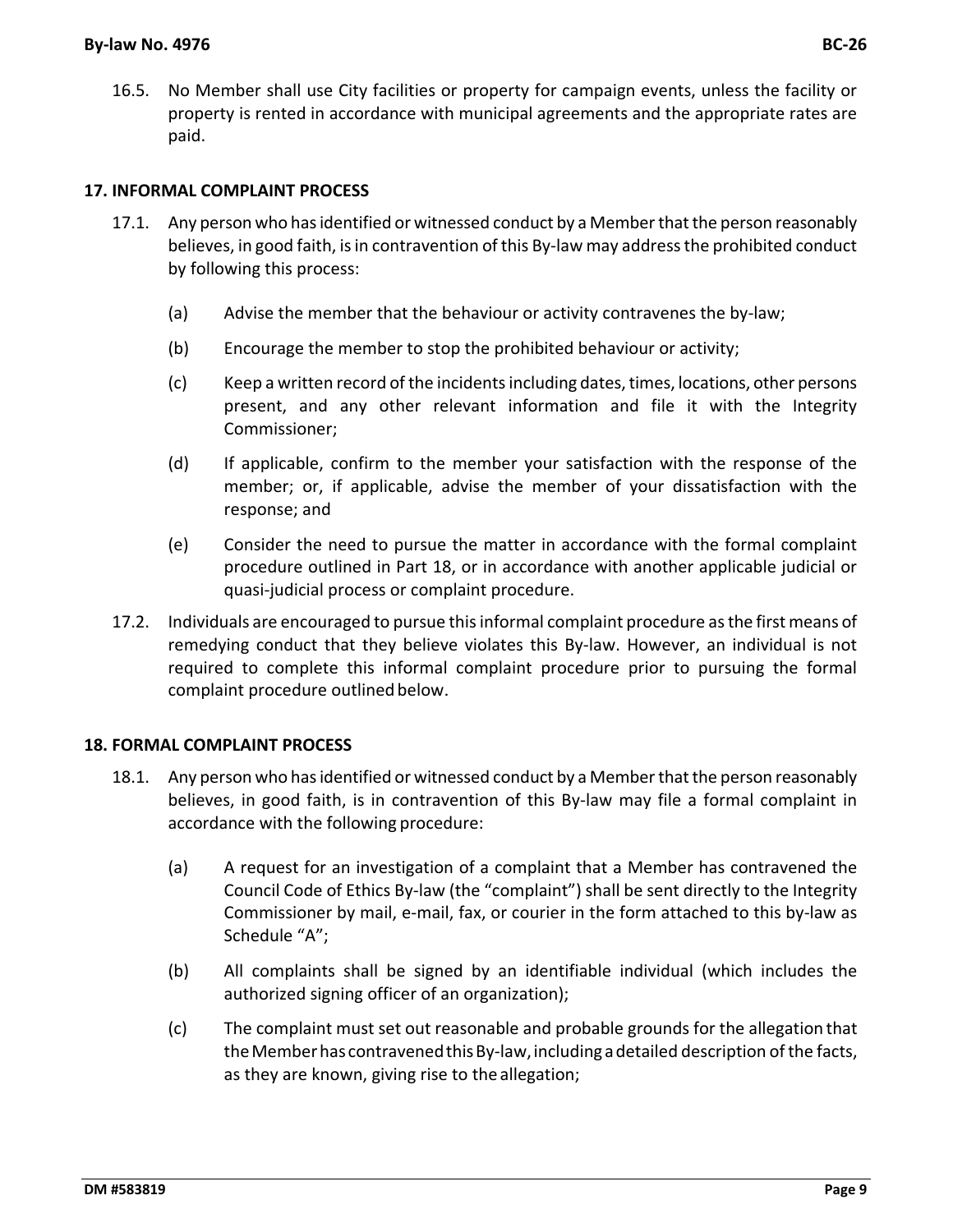- (d) If the facts, as reported, include the name of one or more Members who are alleged to be responsible for the breach of this By-law, the Member or Members concerned shall receive a copy of the complaint submitted to the Integrity Commissioner;
- (e) A Member who is the subject of an investigation shall be afforded procedural fairness, including an opportunity to respond to the allegations before Council deliberates and makes any decision or any sanction is imposed;
- (f) A Member who is the subject of an investigation is entitled to be represented by legal counsel, at the Member's sole expense.
- 18.2. The requirements set out in subsections 18.1(a)-(b) do not apply to complaints received in accordance with the City's Whistleblower Policy.

## **19. INTEGRITY COMMISSIONER INVESTIGATION**

- 19.1. Upon receipt of a complaint under this By-law or the City's Whistleblower Policy the Integrity Commissioner shall review the complaint and decide whether to proceed to investigate the complaint or not.
- 19.2. If the Integrity Commissioner is of the opinion that a complaint is frivolous or vexatious or is not made in good faith, or that there are no grounds or insufficient grounds for conducting an investigation, the Integrity Commissioner may choose not to investigate or, if already commenced, may terminate any investigation, or may dispose of the complaint in a summary manner. If Council was previously aware of such a complainant then Council shall be notified of the Integrity Commissioner's decision. Other than when Council was previously aware of such a complaint, or in exceptional circumstances, the Integrity Commissioner will not report to Council on any such complaint except as part of an annual or other periodic report.
- 19.3. If the complaint is not, on its face, a complaint with respect to non-compliance with the bylaw or the complaint is covered by other legislation or a complaint procedure under another Council policy, the Integrity Commissioner shall so advise the complainant in writing.
- 19.4. If the complaint on its face is an allegation of a criminal nature consistent with the *Criminal Code of Canada*, the complainant shall be advised that if the complainant wishes to pursue any such allegation, the complainant must pursue it with the appropriate police force.
- 19.5. In other cases, the complainant shall be advised if the matter, or part of the matter, is not within the jurisdiction of the Integrity Commissioner to process, with any additional reasons and referrals as the Integrity Commissioner considers appropriate.
- 19.6. Upon receipt of a formal complaint pursuant to this by-law-, and where the Integrity Commissioner determines that the complaint meets the criteria to be investigated, the Integrity Commissioner will proceed as follows:
	- (a) serve the complaint and supporting material on the Member whose conduct is in question with a request that a written response to the allegation by way of affidavit or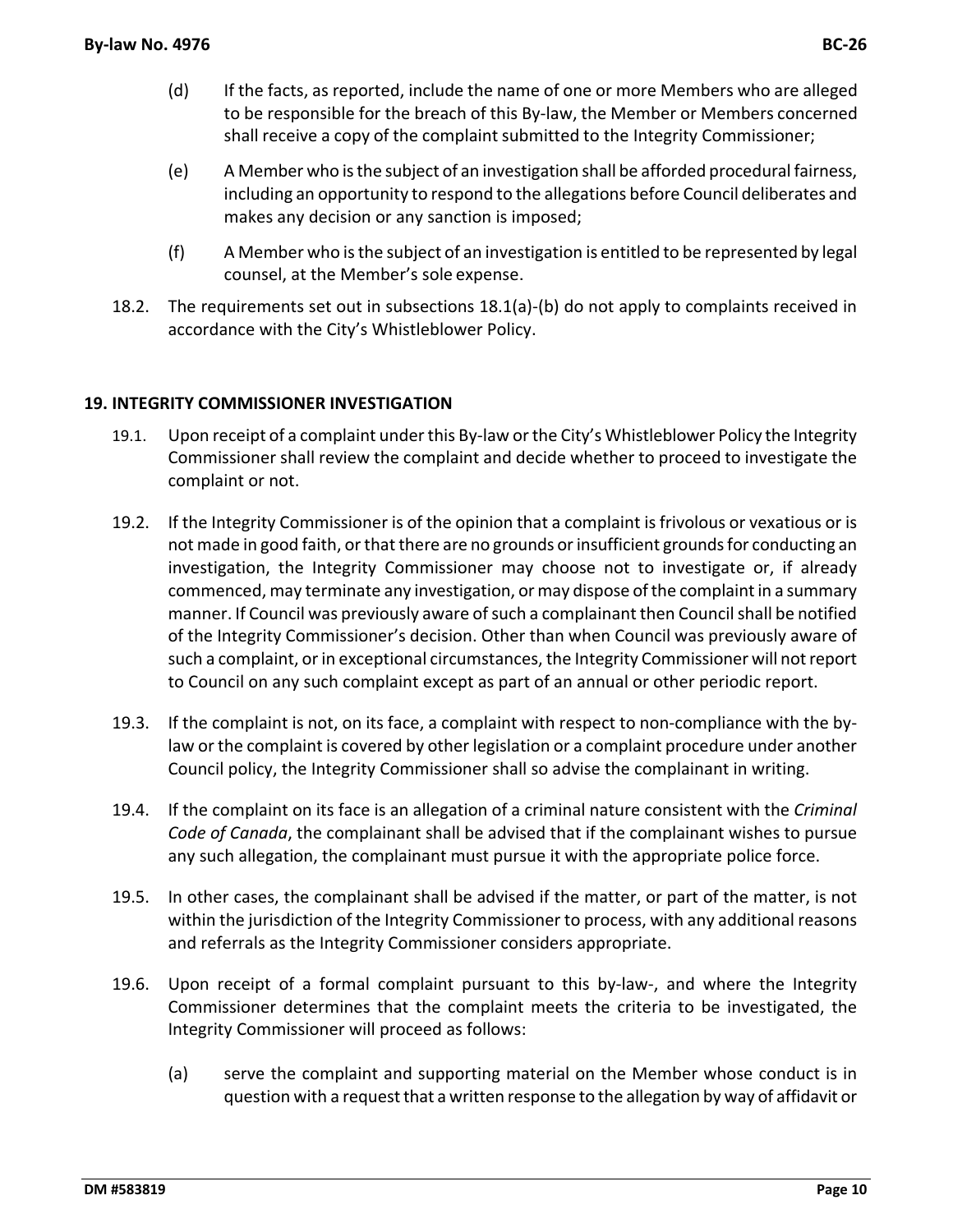otherwise be filed within ten business days; and

- (b) serve a copy of the response provided on the complainant with a request for a written reply within ten business days.
- 19.7. If necessary, after reviewing the written materials, the Integrity Commissioner may speak to anyone relevant to the complaint, access and examine any of the information relevant to the complaint and may enter any City work location relevant to the complaint for the purposes of investigation.
- 19.8. The Integrity Commissioner shall not issue a report finding a violation of the Council Code of Ethics By-law on the part of any Member unless the Member has had reasonable notice of the basis for the proposed finding and any recommended sanction and an opportunity either in person or in writing to comment on the proposed finding and any recommended sanction.
- 19.9. The Integrity Commissioner will make interim reports to Council where necessary and as required to address any instances of interference, obstruction or retaliation encountered during the investigation.
- 19.10. The Integrity Commissioner shall report to the complainant and the Member generally no later than 90 days after the making of the complaint.
- 19.11. Where the complaint is sustained in whole or in part, the Integrity Commissioner shall also report to Council outlining the findings, or recommended corrective action.
- 19.12. Where the complaint is dismissed, other than in exceptional circumstances, the Integrity Commissioner shall not report to Council except as part of an annual or other periodic report.
- 19.13. Any recommended corrective action must be permitted in law and shall be designed to ensure that the inappropriate behaviour or activity does not continue.
- 19.14. If the Integrity Commissioner determines that there has been no contravention of the Council Code of Ethics By-law, or that a contravention occurred although the Member took all reasonable measures to prevent it, or that a contravention occurred that was trivial or committed through inadvertence or an error of judgement made in good faith, the Integrity Commissioner shall so state in the report and shall recommend that no penalty be imposed.
- 19.15. The City Clerk shall process the report for the next meeting of Council.
- 19.16. The Integrity Commissioner may report to Council that a specific complaint is not within the jurisdiction of the Integrity Commissioner.
- 19.17. The Integrity Commissioner shall report annually to Council on complaints not within the jurisdiction of the Integrity Commissioner, but, where possible, shall not disclose information that could identify a person concerned.
- 19.18. The Integrity Commissioner is responsible for performing the duties set out in this By-law independently and shall report directly to Council in respect of all such matters.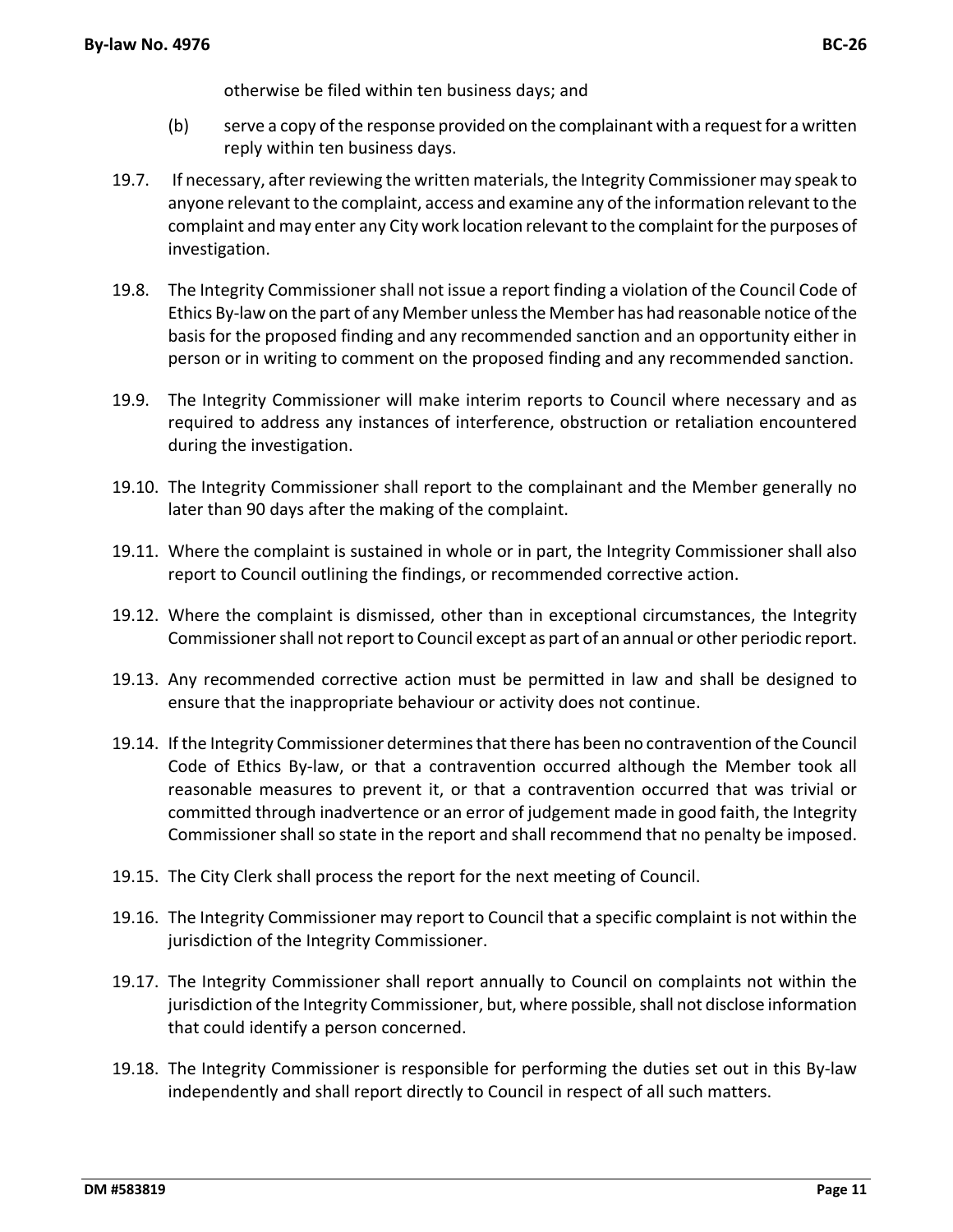19.19. The Integrity Commissioner shall file an annual report to Council respecting the advice, education and investigations carried out in the previous year, and developments or recommendations of significance related to the role of the Integrity Commissioner.

#### **20. ENFORCEMENT**

- 20.1. Council shall consider and respond to the Integrity Commissioner's report within 90 days after the day the report is laid before it.
- 20.2. In responding to the report, Council may vary a recommendation that imposes a penalty, subject to Section 35, subsection (2) of the *Cities, Towns and Villages Act* but shall not refer the recommendation other than back to the Integrity Commissioner.
- 20.3. Upon receipt of recommendations from the Integrity Commissioner, Council may by resolution approved by at least 2/3 of the Members present, in circumstances where the Integrity Commissioner has determined there has been a violation of the Council Code of Ethics By-law, impose one or more of the following penalties:
	- (a) public censure; or
	- (b) removal of the member from meetings.

#### **21. MEMBER COMPLIANCE**

- 21.1. Members shall uphold the letter and the spirit and intent of thisBy-law.
- 21.2. Members are expected to co-operate in every way possible in securing compliance with the application and enforcement of this By-law.
- 21.3. No Member shall:
	- (a) undertake any act of reprisal or threaten reprisal against a complainant or any other person for providing relevant information to Council or to any other person;
	- (b) obstruct Council, or any other person, in carrying out the objectives or requirements of this By-law.

#### **22. CONFIDENTIALITY OF INTEGRITY COMMISSIONER**

- 22.1. The Integrity Commissioner and every person acting under her or his instructions shall preserve secrecy with respect to all matters that come to his or her knowledge in the course of any investigation except as required by law in a criminal proceeding.
- 22.2. All reports from the Integrity Commissioner to Council will be made available to the public.
- 22.3. Any references by the Integrity Commissioner in an annual or other periodic report to a complaint or an investigation shall not disclose confidential information that could identify a person concerned.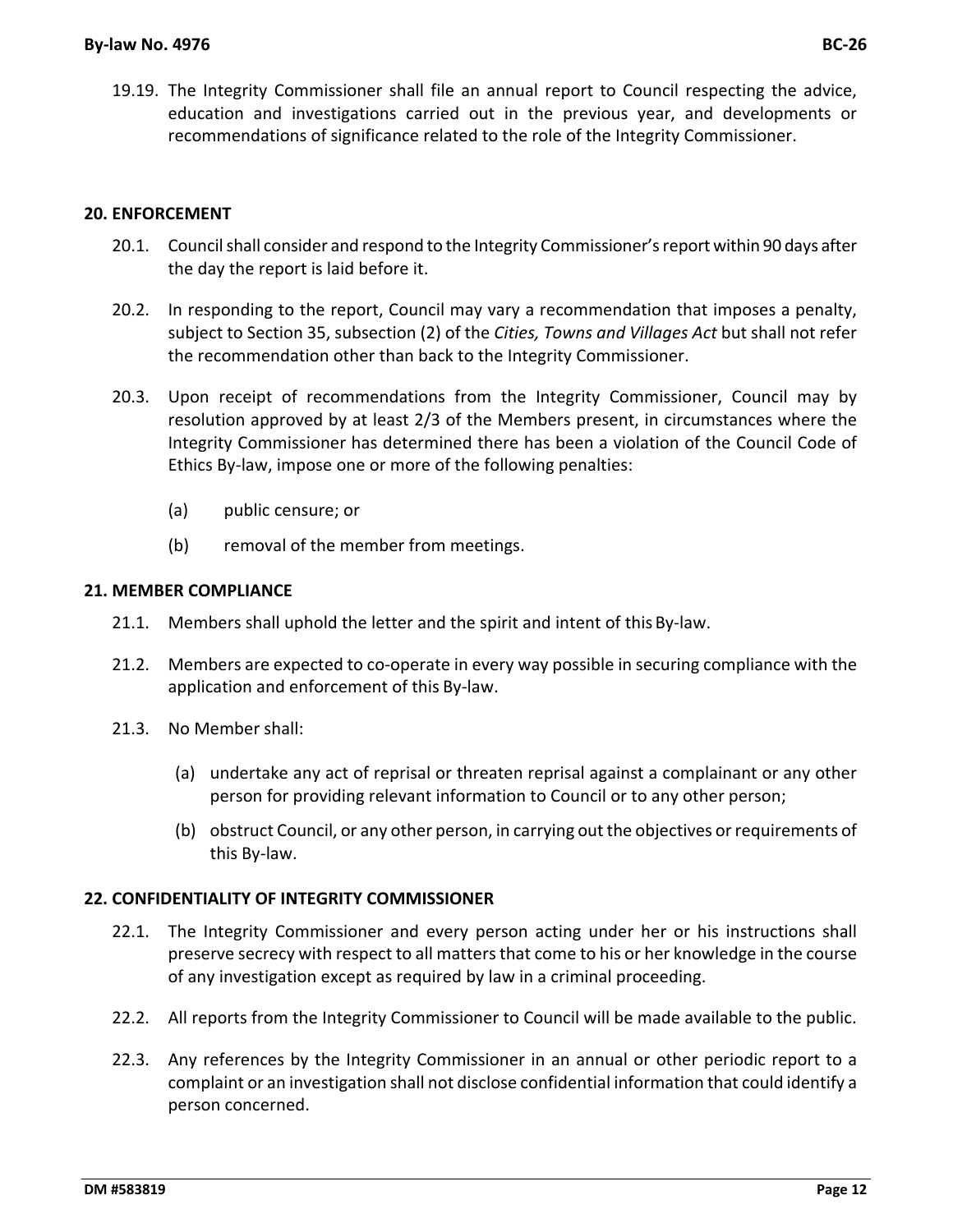22.4. The Integrity Commissioner in a report to Council on whether a Member has violated the Council Code of Ethics By-law shall only disclose such matters as in the Integrity Commissioner's opinion are necessary for the purposes of the report.

## **23. REVIEW**

23.1. This By-law shall be brought forward for review at the beginning of each term of Council, when relevant legislation is amended, and at any other time that Council considers appropriate to ensure that it remains current and continues to accurately reflect the standards of ethical conduct expected of Members.

## **24. EFFECT**

24.1. That this by-law shall come into effect upon receiving Third Reading and otherwise meets the requirements of Section 75 of the *Cities, Towns and Villages Act*.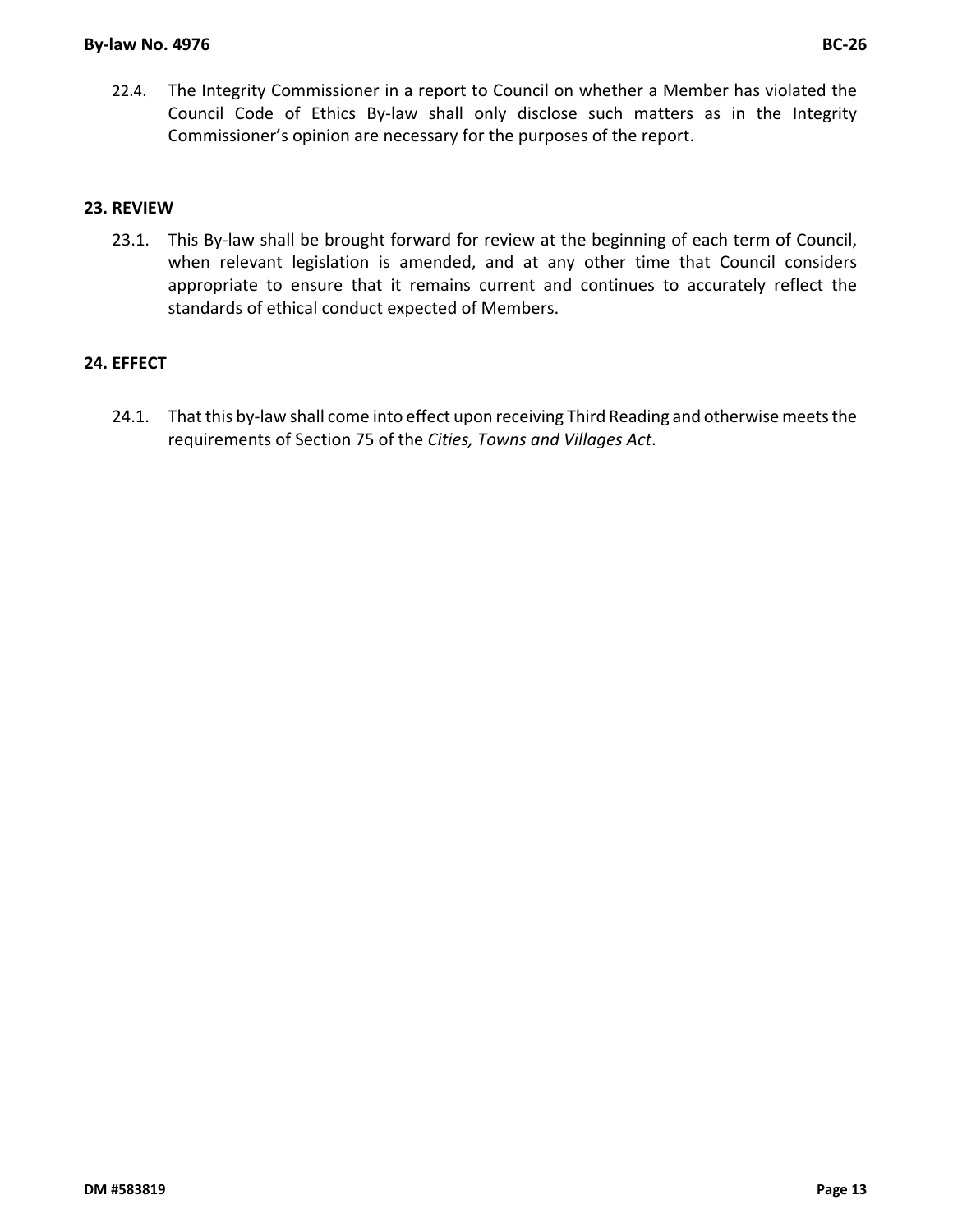

## **BY-LAW NO. 4976**

## **SCHEDULE "A" COUNCIL CODE OF ETHICS COMPLAINT FORM**

| <b>First Name</b>                                                                                                                                                     |                          |  |  |
|-----------------------------------------------------------------------------------------------------------------------------------------------------------------------|--------------------------|--|--|
| Last Name                                                                                                                                                             |                          |  |  |
| Daytime Telephone #                                                                                                                                                   |                          |  |  |
| Evening Telephone #                                                                                                                                                   |                          |  |  |
| <b>Email Address:</b>                                                                                                                                                 |                          |  |  |
| Are you:                                                                                                                                                              | ○ A member of the Public |  |  |
| (choose one)                                                                                                                                                          | ○ A Member of Council    |  |  |
|                                                                                                                                                                       | ◯ A member of City Staff |  |  |
| Please identify the Member of Council that you believe has breached the Council Code of Ethics By-law (the<br>"Respondent"):                                          |                          |  |  |
| Please identify the section(s) of the Code of Ethics you believe has been breached:                                                                                   |                          |  |  |
| Please provide all relevant facts in support of your assertion of a violation or violations (use additional pages if<br>necessary and attach any relevant documents): |                          |  |  |
|                                                                                                                                                                       |                          |  |  |
|                                                                                                                                                                       |                          |  |  |
|                                                                                                                                                                       |                          |  |  |
|                                                                                                                                                                       |                          |  |  |
|                                                                                                                                                                       |                          |  |  |

. . . . . . . . . . . . . . . . . . . .